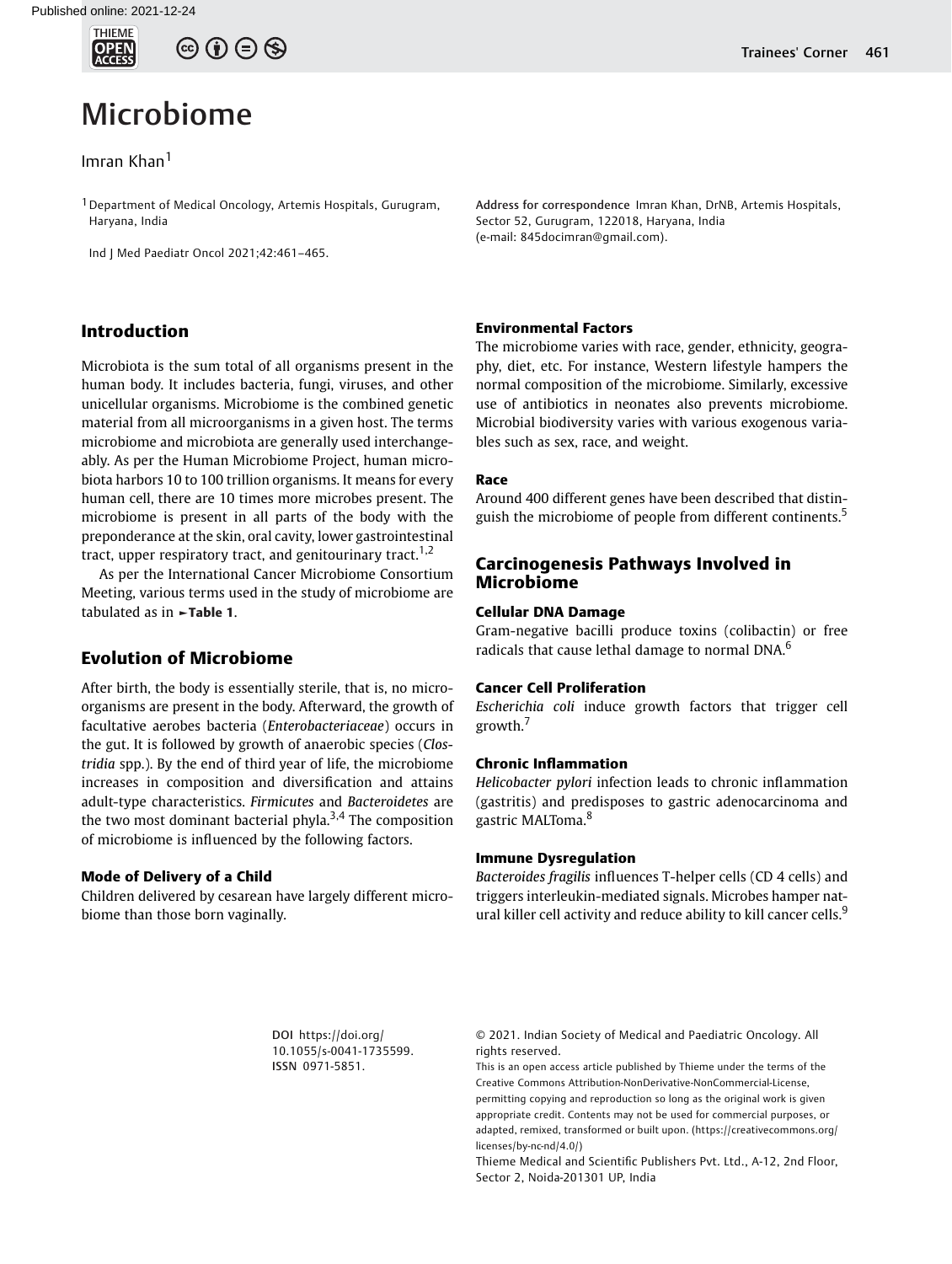| <b>Term</b>          | <b>Definition</b>                                                                       |
|----------------------|-----------------------------------------------------------------------------------------|
| Microbiome           | The combined genetic material from all microorganisms in a specified niche              |
| Microbiota           | All the microorganisms in a specified niche                                             |
| <b>Dysbiosis</b>     | Departure from the healthy microbiome state                                             |
| Symbiont             | An organism living closely with another                                                 |
| Mutualistic          | An organism living closely with another and both organism benefit                       |
| Commensalistic       | An organism living closely with another and one benefits while others are not benefited |
| Parasitic            | An organism living closely with another and benefits by harming another                 |
| Amensalistic         | An organism living closely with another and no benefit by harming another               |
| Pathogen             | A microorganism that can cause disease                                                  |
| Pathobiont           | Microorganisms present in the microbiota that can cause disease                         |
| Pharmacomicrobiomics | The study of the interaction of host microbiome and drugs                               |

#### Table 1 Definitions used in the study of microbiome

#### Inducing Host Cell Proliferation

Human papillomavirus enters the host cell nucleus and takes control of DNA replication (by E 6 and E 7 genes) causing oncogenesis.<sup>10</sup>

#### Epithelial to Mesenchymal Transition

B. fragilis and Fusobacterium nucleatum cause damage to adhesion molecules between host cells, thus attaining invasive properties.<sup>11</sup>

#### **Metastasis**

Microbes produce special molecules that can influence gene expression with change in cell density. Gram-positive bacteria secrete small peptides and Gram-negative bacteria secrete lactones that contribute to metastasis.<sup>12</sup>

#### Alteration of Cell Epigenetics

- a. F. nucleatum possesses virulence factors that drive cell proliferation (WNT/β-catenin pathway).
- b. Porphyromonas sp. produces reactive oxygen species and Bilophila and Fusobacterium produce hydrogen sulfide that is linked with colorectal neoplasia.
- c. Enterotoxigenic B. fragilis secretes toxins that cause colon cancer (TH-17/IL-17 pathway).
- d. E. coli and Campylobacter jejuni produce genotoxins such as cytolethal distending toxin and colibactin that cause DNA damage.<sup>13,14</sup>

#### Microbiome and Cancer

- a. Esophageal and gastric cancers: H. pylori infection results in gastric inflammation, achlorhydria, dysplasia, gastric cancer, and gastric lymphoma (MALToma). H. pylori reduces acid secretion that reduces acid reflux and decreases the chances of developing esophageal adenocarcinoma.
- b. Gallbladder cancer: Salmonellosis predisposes to gallbladder cancer.
- c. Hepatocellular carcinoma: Hepatitis B virus and Hepatitis C virus can infect the liver and cause cancer. In animal

models, Gram-negative bacteria via inflammation pathway promote hepatocarcinogenesis.

- d. Lung cancer: Various pulmonary infections such as Mycobacterium tuberculosis predispose to it.
- e. Breast cancer: Various subtypes have a different composition of the microbiome. Furthermore, microbial variation is seen with different grades of breast cancer.
- f. Lymphomas: H. pylori, a commensal in human stomach, has been incriminated in gastric marginal zone lymphoma and gastric adenocarcinoma.
- g. Kaposi sarcoma-associated herpesvirus being the etiologic factor for Kaposi sarcoma and primary effusion lymphomas.
- h. Other cancers: Human polyomaviruses—Merkel cell polyomavirus—leads to Merkel cell carcinoma and skin cancer. Simian Virus 40 (SV40) leads to mesothelioma.

## Microbiome and Hallmarks of Cancer

Microbiome affects all hallmarks of cancer as described in ►Table 2.

#### Microbiome and Food

#### High-Fiber Diet

Plant-based diet is difficult to digest. Microorganisms present in gastrointestinal tract convert these poorly digestible into small fatty acids (butyrate and propionate) and other small compounds (phytochemicals, polyphenols, flavonoids, and glucosinolates). Butyrate and propionate favor cell differentiation, apoptosis, and regulation of glucose and lipid metabolism. It results in inhibition of tumorigenesis.<sup>15</sup> Microbes (e.g., Eggerthella) metabolize glucosinolates into isothiocyanates that have anticancer properties. Isoflavonoids also have anticancer properties.<sup>16</sup>

#### Protein- and Fat-Containing Foods

Consumption of protein- and fat-rich diets inhibits the content of beneficial microbes such as Roseburia and Eubacterium rectale and favors the production of carcinogens such as secondary bile acids and N-nitroso compounds. Animal-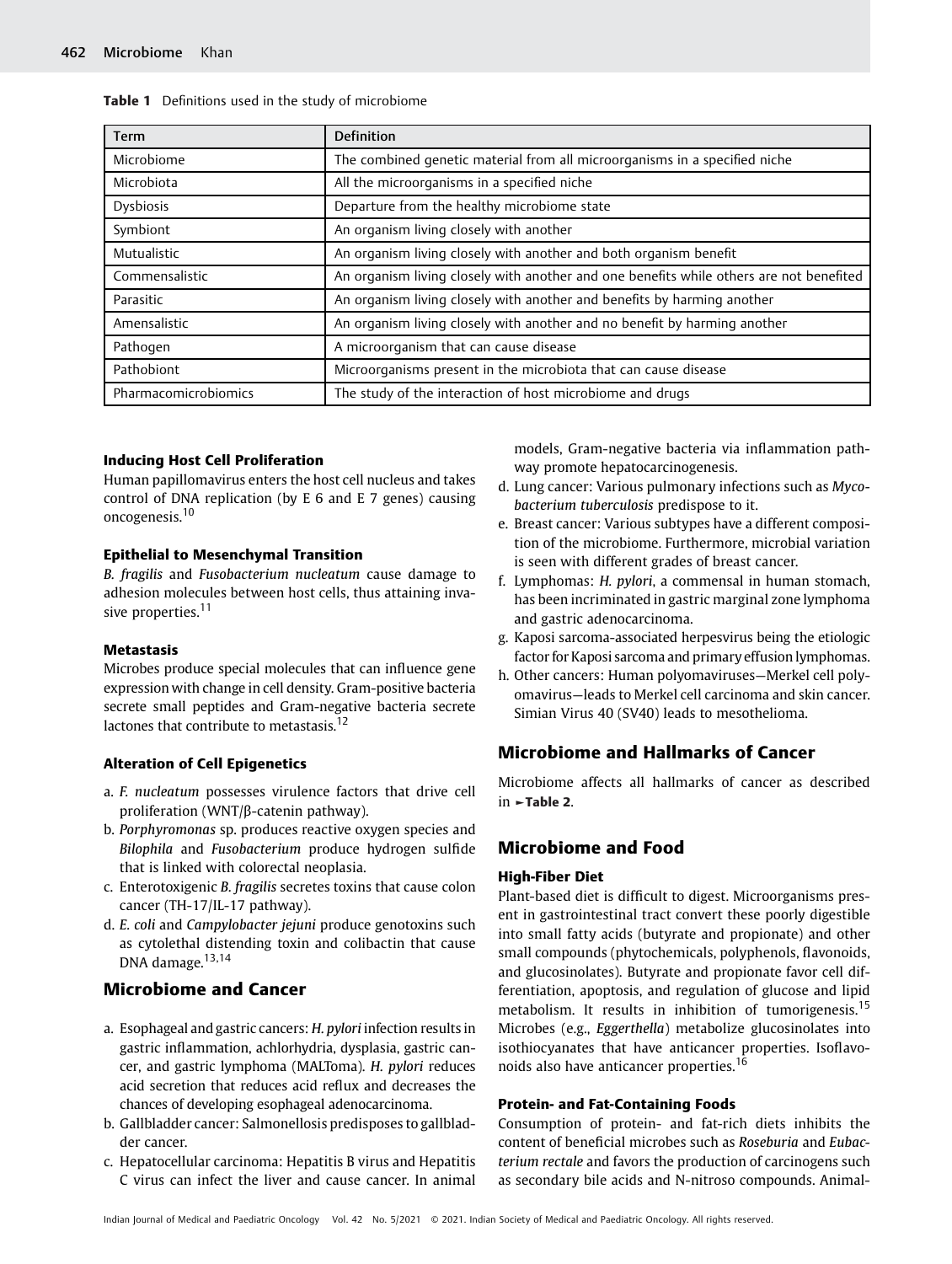| <b>Bacteria</b>                      | Mechanism                  | <b>Hallmark</b>                                                       |
|--------------------------------------|----------------------------|-----------------------------------------------------------------------|
| Enterotoxigenic Bacteroides fragilis | B. fragilis toxin          | Sustaining proliferative signals/genomic instability/<br>inflammation |
| Fusobacterium nucleatum              | Fad A adhesin/Fap2 adhesin | Sustaining proliferative signals/avoiding immune<br>destruction       |
| Escherichia coli (pks $+$ )          | Colibactin                 | Genomic instability/sustaining proliferative signals                  |
| Enterococcus faecalis                | Unknown                    | Genomic instability/mutation                                          |
| Alistipes spp.                       | Unknown                    | Inflammation                                                          |
| Bifidobacterium                      | Unknown                    | Inhibits immune destruction                                           |
| Bacteroides thetaiotaomicron         | Unknown                    | Avoiding immune destruction                                           |

Table 2 Microbiome and hallmarks of cancer<sup>19</sup>

rich diets promote the production of bile-tolerant microbes and inhibit polysaccharide-metabolizing microbes that possibly increase the risk of cancer ( $\sim$ Table 3).<sup>17</sup>

## Microbiome and Chemotherapy and Immunotherapy Drugs

There occur interactions between the microbiome and anticancer treatment at several levels, for example, by modulating the immune system and by metabolizing the chemotherapeutic drugs.<sup>18</sup> The effect of various anticancer drugs is given in ►Table 4.

## Microbiome in HSCT and GVHD

The association between microbiome in hematopoietic stem cell transplant (HSCT) and graft versus host disease (GVHD) is now well established. The use of antibiotic prophylaxis reduces microbiome diversity within first 2 weeks after HSCT. Researchers have shown that certain microbial products such as short-chain fatty acids and indole-based derivatives play a role in the prevention of GVHD.

Cancer-related infections have direct bearing with microbial diversity. In patients of Acute Myeloid Leukemia, greater baseline diversity was associated with acquiring less chances of infections. Similarly, in Hodgkin lymphoma, bloodstream infection was worse in those with less microbial diversity. Some data are also accumulating regarding relationship between anti-vascular endothelial growth factor (VEGF) and type of microorganisms: higher Bacteroides being deleterious and higher Prevotella beneficial for anti-VEGF-related diarrhea.

Immunotherapy is new talk of the town in different endstage cancers. Studies have proven that higher patients with higher microbial diversity show better response to immunotherapy.

## Future Directions

The connection between cancer and microbiome is evolving and future studies are pipelined to discern causality and influence on therapeutics. Key directions for the future are as follows:

- Multicenter international longitudinal cohort studies.
- Uniformity in reporting microbiome research.

|             | Effect of diet with microorganism |                                                |                                                                     |
|-------------|-----------------------------------|------------------------------------------------|---------------------------------------------------------------------|
| Beneficial  | Bifidobacterium longum            | Short-chain fatty acids                        | Maintain barrier function, tight junction,<br>limit pathogen growth |
|             | Lactobacillus acidophilus         | Vitamin B12                                    | Methylation and DNA histone<br>modification                         |
|             | Saccharomyces boulardii           | Antioxidants.<br>flavonoids<br>glucosinolates  | Prevent DNA damage slow tumorgenesis                                |
| Deleterious | Salmonella enterica               | N-nitroso<br>compounds secondary<br>bile acids | Base pair shift, DNA alkylation                                     |
|             | Escherichia coli                  | Hydrogen sulfide                               | Decreases mucus formation, damages<br>qastric mucosa                |
|             | Fusobacterium nucleatum           | Free radical generation                        | Inflamed qut mucosa, disrupts<br>intracellular junction             |

Table 3 Relationship between diet and microbiome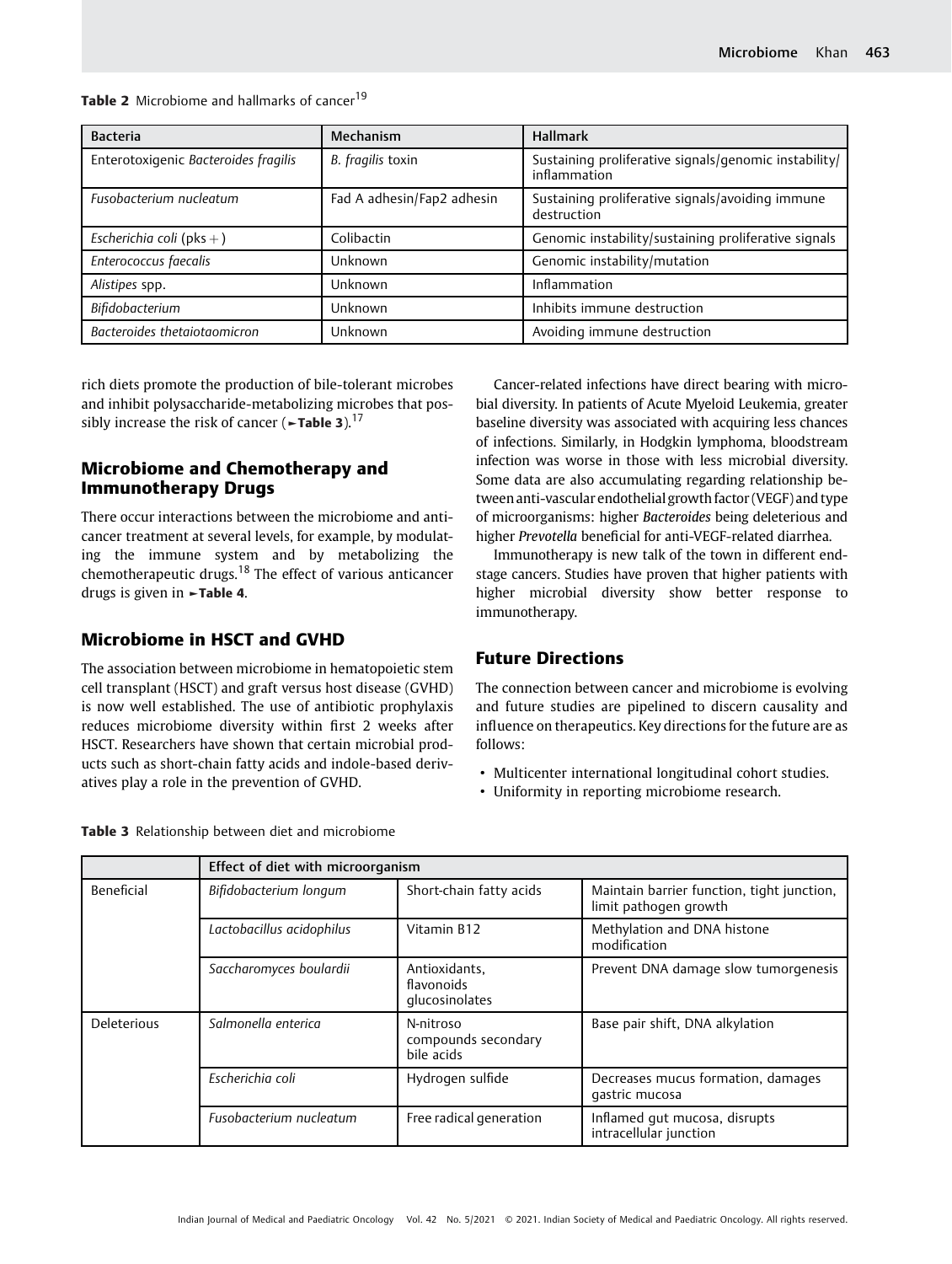| Anticancer agents      | Effect on microbiome                                                                                                                                                                                                                                            |  |
|------------------------|-----------------------------------------------------------------------------------------------------------------------------------------------------------------------------------------------------------------------------------------------------------------|--|
| Anthracyclines         | Synthesized by streptomyces strains WAC04685 causes deactivation of doxorubicin Anthracyclines<br>are bacteriostatic to Acinetobacter species <sup>20</sup>                                                                                                     |  |
| Cyclophosphamide       | It causes damage to gut mucosa and makes the gut leaky. Gram-positive bacteria enter lymphoid<br>organs causing alteration of the immune response <sup>21</sup>                                                                                                 |  |
| <b>SERM</b>            | Resistance to tamoxifen is influenced by microbiome <sup>22</sup>                                                                                                                                                                                               |  |
| Taxanes                | They are metabolized by bacteria. Interfere with bacterial LPS. Alter microbiome <sup>23</sup>                                                                                                                                                                  |  |
| Antimetabolite         | 5-FU and gemcitabine are metabolized by the microbiome. Probiotics prevent 5FU-induced<br>mucositis. Intratumoral bacteria (Gamma proteobacteria) cause the deactivation of gemcitabine in<br>colorectal cancer. Use of ciprofloxacin prevents $it^{24,25}$     |  |
| PARP inhibitor         | They increase the diversity of the gut microbiome. Bacteroides and Burkholderia synergize the antitumor effect of PARP inhibitors <sup>26</sup>                                                                                                                 |  |
| Radiation therapy      | The microbiome protects against the severity of radiation-induced mucositis <sup>27</sup>                                                                                                                                                                       |  |
| Anti-CTLA-4 agents     | Its efficacy is influenced by gut microbiome antibiotic-treated decreases its antitumor effect <sup>28</sup>                                                                                                                                                    |  |
| Anti-PD-1/PD-L1 agents | Antitumor immunity is enhanced in the presence of Bifidobacterium spp. In lung, kidney, skin<br>cancers, the responder patients have higher $\alpha$ diversity in their fecal microbiome. Antibiotics use<br>treatment hampers anti-PD-1 response <sup>29</sup> |  |

Table 4 Anticancer drugs and microbiome

Abbreviations: 5-FU, fluorouracil; anti-CTLA4, anti-cytotoxic T lymphocyte-associated protein 4; LPS, lipopolysaccharides; PARP, poly ADP ribose polymerase; PD-L1, programmed death ligand 1; PD, programmed death; SERM, selective estrogen receptor modulator.

- Human microbe—inoculation studies.
- Implementation of data in various oncology fields.

Financial Support and Sponsorship Nil.

Conflicts of Interest There are no conflicts of interest.

#### References

- 1 Human Microbiome Project Consortium. Structure, function and diversity of the healthy human microbiome. Nature 2012;486 (7402):207–214
- 2 Rosner JL. Ten times more microbial cells than body cells in humans? Microbe 2014;9:47
- 3 Penders J, Gerhold K, Thijs C, et al. New insights into the hygiene hypothesis in allergic diseases: mediation of sibling and birth mode effects by the gut microbiota. Gut Microbes 2014;5(02): 239–244
- 4 Penders J, Thijs C, Vink C, et al. Factors influencing the composition of the intestinal microbiota in early infancy. Pediatrics 2006; 118(02):511–521
- 5 Chen L, Zhang YH, Huang T, Cai YD. Gene expression profiling gut microbiota in different races of humans. Sci Rep 2016;6:23075
- 6 Nougayrède JP, Homburg S, Taieb F, et al. Escherichia coli induces DNA double-strand breaks in eukaryotic cells. Science 2006;313 (5788):848–851
- 7 Cougnoux A, Dalmasso G, Martinez R, et al. Bacterial genotoxin colibactin promotes colon tumour growth by inducing a senescenceassociated secretory phenotype. Gut 2014;63(12):1932–1942
- 8 Polk DB, Peek RM Jr. Helicobacter pylori: gastric cancer and beyond. Nat Rev Cancer 2010;10(06):403–414
- 9 Wu S, Rhee KJ, Albesiano E, et al. A human colonic commensal promotes colon tumorigenesis via activation of T helper type 17 T cell responses. Nat Med 2009;15(09):1016–1022
- 10 Williams VM, Filippova M, Soto U, Duerksen-Hughes PJ. HPV-DNA integration and carcinogenesis: putative roles for inflammation and oxidative stress. Future Virol 2011;6(01):45–57
- 11 Gaines S, Williamson AJ, Hyman N, Kandel J. How the microbiome is shaping our understanding of cancer biology and its treatment. Semin Colon Rectal Surg 2018;29:12–16
- 12 Wynendaele E, Verbeke F, D'Hondt M, et al. Crosstalk between the microbiome and cancer cells by quorum sensing peptides. Peptides 2015;64:40–48
- 13 Furusawa Y, Obata Y, Fukuda S, et al. Commensal microbe-derived butyrate induces the differentiation of colonic regulatory T cells. Nature 2013;504(7480):446–450
- 14 Liang L, Ai L, Qian J, Fang JY, Xu J. Long noncoding RNA expression profiles in gut tissues constitute molecular signatures that reflect the types of microbes. Sci Rep 2015;5:11763
- 15 Ríos-Covián D, Ruas-Madiedo P, Margolles A, Gueimonde M, de Los Reyes-Gavilán CG, Salazar N. Intestinal short chain fatty acids and their link with diet and human health. Front Microbiol 2016;7:185
- 16 Li F, Hullar MA, Schwarz Y, Lampe JW. Human gut bacterial communities are altered by addition of cruciferous vegetables to a controlled fruit- and vegetable-free diet. J Nutr 2009;139(09):1685–1691
- Russell WR, Gratz SW, Duncan SH, et al. High-protein, reducedcarbohydrate weight-loss diets promote metabolite profiles likely to be detrimental to colonic health. Am J Clin Nutr 2011;93(05): 1062–1072
- 18 Bashiardes S, Tuganbaev T, Federici S, Elinav E. The microbiome in anti-cancer therapy. Semin Immunol 2017;32:74–81
- 19 Fulbright LE, Ellermann M, Arthur JC. The microbiome and the hallmarks of cancer. PLoS Pathog 2017;13(09):e1006480
- 20 Cox G, Koteva K, Wright GD. An unusual class of anthracyclines potentiate Gram-positive antibiotics in intrinsically resistant Gramnegative bacteria. J Antimicrob Chemother 2014;69(07):1844–1855
- 21 Yang J, Liu KX, Qu JM, Wang XD. The changes induced by cyclophosphamide in intestinal barrier and microflora in mice. Eur J Pharmacol 2013;714(1-3):120–124
- 22 Luxo C, Jurado AS, Custódio JB, Madeira VM. Toxic effects of tamoxifen on the growth and respiratory activity of Bacillus stearothermophilus. Toxicol In Vitro 2001;15(4-5):303–305
- 23 Zhou DJ, Pan J, Yu HL, Zheng GW, Xu JH. Target-oriented discovery of a new esterase-producing strain Enterobacter sp. ECU1107 for whole cell-catalyzed production of (2S,3R)-3-phenylglycidate as a chiral synthon of Taxol. Appl Microbiol Biotechnol 2013;97(14): 6293–6300